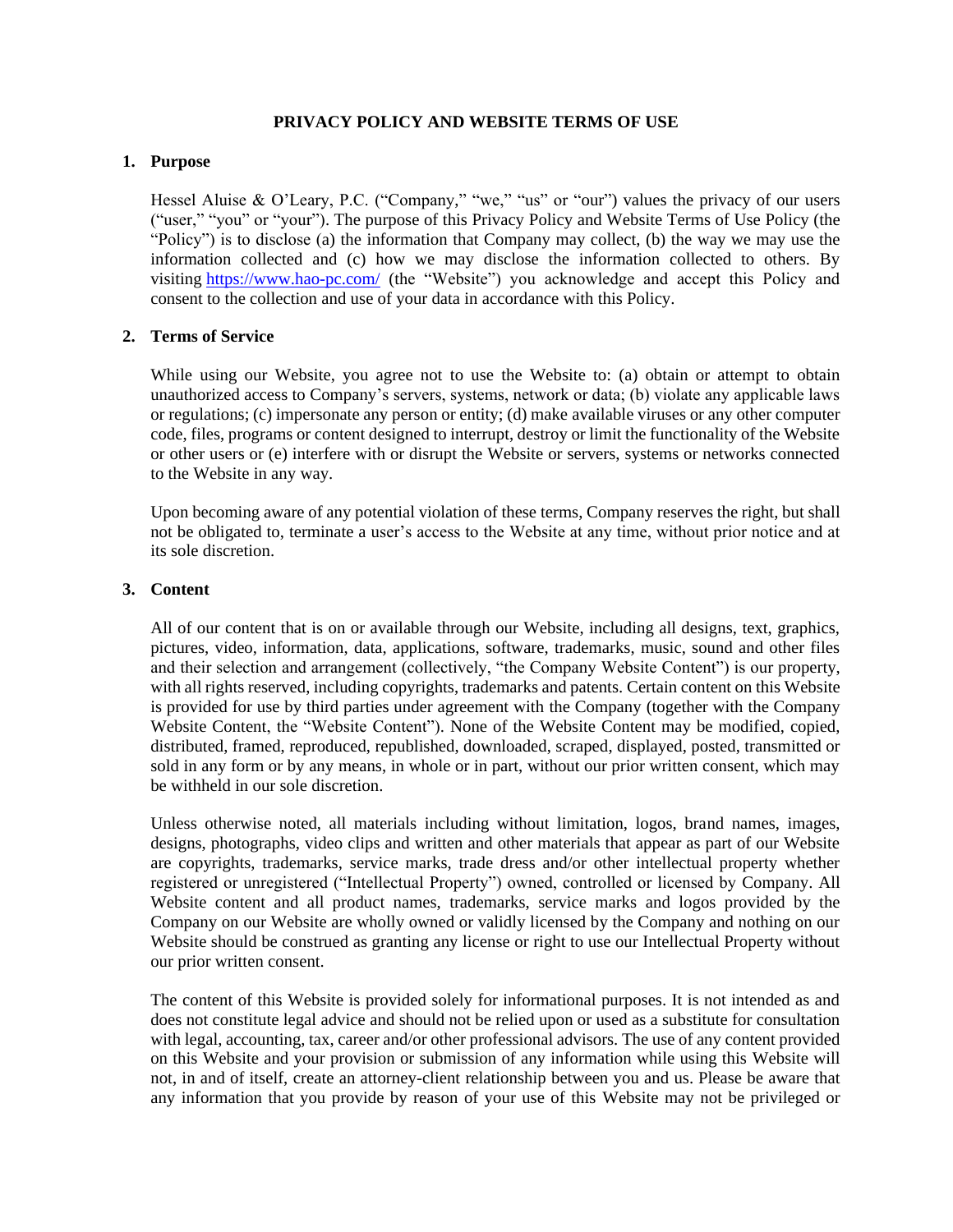confidential. By using or communicating content through the use of this Website, you expressly warrant that you are the owner of such material or have the right to use and provide such content.

# **4. Information Collection, Use and Disclosure**

Information Collected by the Company: The information that the Company learns from you helps to personalize and improve your experience on the Website. Most of the information collected is the information that you give to us. The Company may receive and store any information that you enter on the Website or give to us in any other way from time-to-time, including, but not limited to, your name, street address, email address, phone number and other contact information. You can always choose not to provide any information. Like most standard website servers, we use log files to collect Internet Protocol ("IP") addresses, browser type, Internet Service Provider ("ISP"), referring/exit pages, platform type and date/time stamp. Your browsing behavior may be tracked over time (but not across third party sites). The Company may use the information to analyze site usage, administer the site, understand usage and navigation trends in the aggregate and determine the relevance of content. IP addresses are also linked to personally identifiable information, to better the user's experience when using the Website. To enhance your experience on the Website, Company may also use various technologies to collect and store information when you visit the Website, and this may include sending one or more cookies, tags or other identifiers to your computer or device. Generally, cookies are small text files that are placed on your browser that can be used to identify you across web pages and sessions.

Information Used by the Company: Information supplied by you to the Company, which is personally identifiable information, may be used by Company to serve you and to operate and maintain our services. For example, Company may use the information to respond to your requests, to communicate with you and to improve our Website. The Company may use personally identifiable information for our commercial or marketing purposes, as further described in Section 5 below. The Company may also use your email address or other information for other administrative purposes. The Company reserves the right to engage or contract with any third party to provide specific services. When the user signs up for those services, we may share names or other contact information that may be necessary for the third party to provide those services.

Information Disclosed by the Company: While Company may receive information about you from other sources and add it to your account information, we will not sell or provide any personally identifiable information to third parties in any manner that is different from what is disclosed in this Policy. Information about our users is an important part of our business, but we are not in the business of selling any personally identifiable information to others. The Company reserves the right, however, to disclose or use personally identifiable information that we believe is necessary or appropriate: (a) to investigate or defend against any allegation or claim against the Company or involving our services, (b) to comply with applicable laws, (c) to respond to governmental inquiries or requests, (d) to protect the property rights, privacy and safety of our users, team members, business partners and the public and (e) to enforce our terms of service. The Company may release information if required to do so by law or if in good faith if it is necessary to comply with any rule or regulation. The Company also may exchange information with other companies and organizations for fraud protection and credit risk reduction. For the avoidance of doubt, this Policy applies solely with respect to information gathered in connection with your use of the Website and does not apply to any information communicated pursuant to an attorney-client relationship or any information subject to the attorney-client privilege.

## **5. Marketing Emails**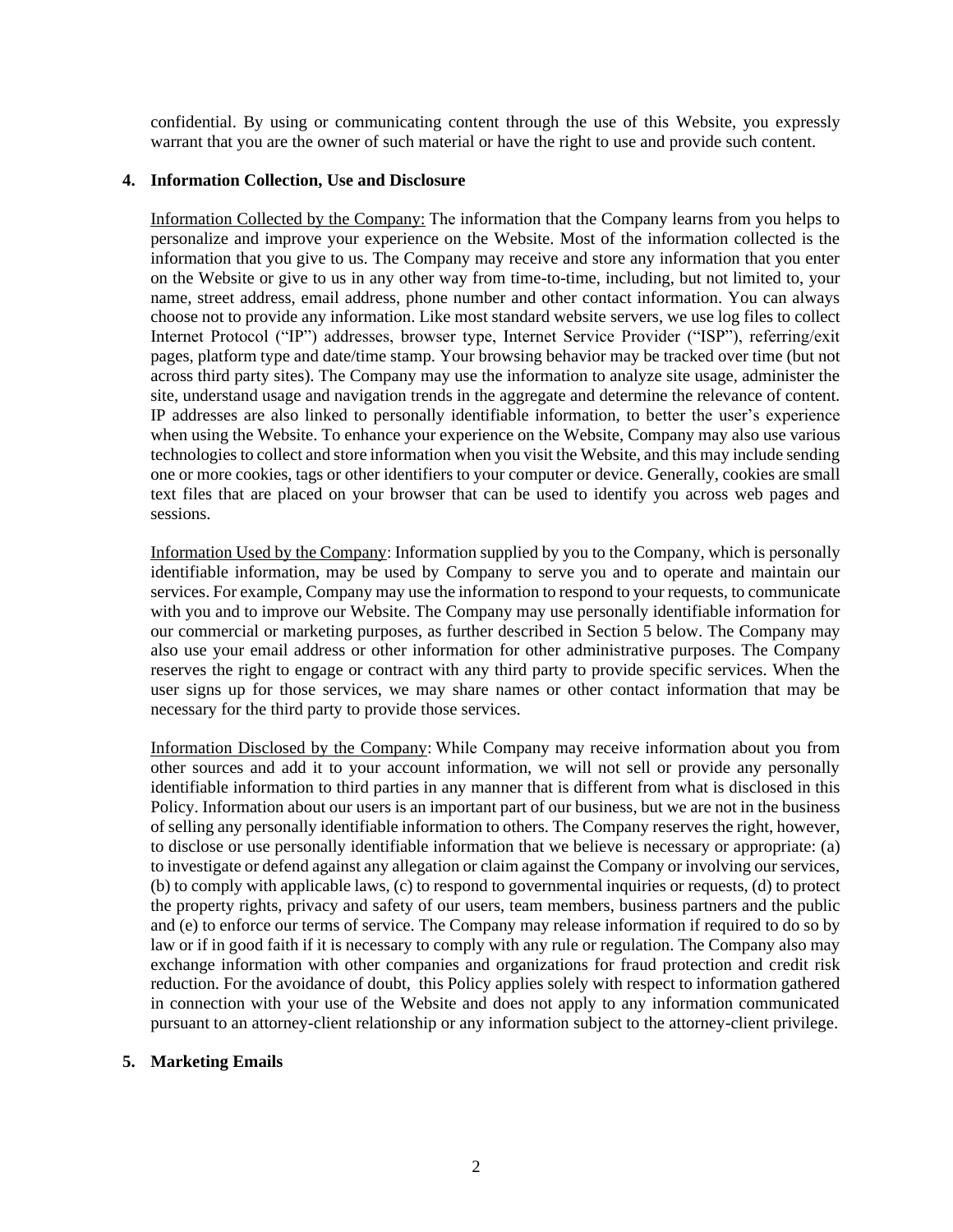If you have provided us with your email address, we may periodically send you emails that promote or otherwise contain information relating to our organization. When you receive emails from us, you may indicate a preference to "opt out" of, and thus to stop receiving, further emails from us by following the "unsubscribe" instructions provided in the email(s) you receive. Even if you request not to be contacted by us, we may use your contact information to send you crucial information about our Website or information about changes to this Policy for our Website.

# **6. Analytics**

We may use service providers, including Google Analytics, to monitor and analyze the use of our Website. Google Analytics is a web analytics service offered by Google, Inc. ("Google") that tracks and reports website traffic. Google uses the data collected to track and monitor the use of a website. This data is shared with other Google services. Google may use the collected data to contextualize and personalize the ads of its own advertising network. Please use the following link to understand how Google Analytics collects and processes data [https://policies.google.com/technologies/partner](https://policies.google.com/technologies/partner-sites)[sites.](https://policies.google.com/technologies/partner-sites)

# **7. Pledge to Security**

We take security precautions in line with industry standards to protect our users' information. If you have any question about the security of the Website, you can send an email to info@hapc.com, and we will get back to you regarding your concerns. WE WILL MAINTAIN OUR SYSTEMS ACCORDING TO DATA SECURITY REGULATIONS, HOWEVER THERE IS NO COMPLETELY SECURED SYSTEM THAT CAN PROVIDE OR GUARANTEE COMPLETE SECURITY OF ANY INFORMATION; THEREFORE, YOUR POSTING OR TRANSMITTING PERSONAL INFORMATION IS DONE AT YOUR SOLE RISK. If there is a serious breach in the security of the Company's services and your personally identifiable information was impacted, then we will attempt to contact you, to allow you to take further steps that may be necessary to protect your information.

## **8. Your Privacy Rights (and International Privacy Practices)**

The laws in certain jurisdictions require us to provide users, to the extent those laws apply to such users, with certain rights and information. This means that certain users may have additional personal information rights and choices based on where they live, and with respect to those users, to the extent this portion of the Policy conflicts with any other portion of this Policy, this portion of the Policy shall supersede and control. We have tried to provide links to websites that provide more information below. If you feel that this list does not cover your rights, please immediately notify us via email to info@hapc.com.

If you are a California resident, California law may provide you with additional rights regarding our use of your personal information. To learn more about your California privacy rights, visit [https://oag.ca.gov/privacy.](https://oag.ca.gov/privacy)

If you are a resident of the European Union or European Economic Area (the "EU"), the General Data Protection Law ("GDPR") may provide you with additional rights regarding our use of your personal information. To learn more about your GDPR privacy rights, visit [https://eugdpr.org/the-regulation/.](https://eugdpr.org/the-regulation/) A list of European Union data protection authorities is available at: [http://ec.europa.eu/newsroom/article29/item-detail.cfm?item\\_id=612080.](http://ec.europa.eu/newsroom/article29/item-detail.cfm?item_id=612080)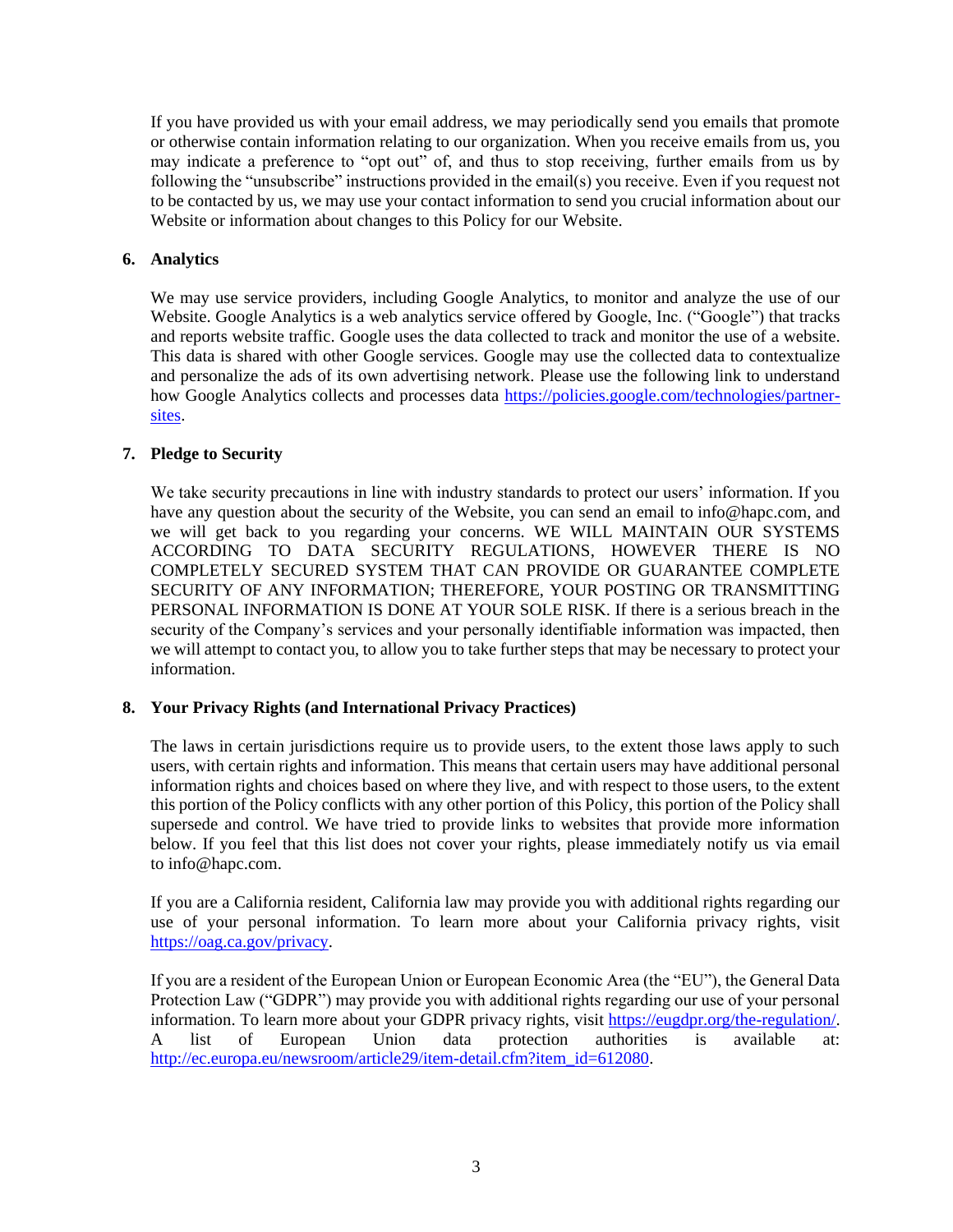If you are a Canada resident, Canadian law may provide you with additional rights regarding our use of your personal information. To learn more about your Canada privacy rights, visit [https://www.priv.gc.ca/en/.](https://www.priv.gc.ca/en/)

For example, certain users (such as users in California or the EU may have the following rights with respect to their personal information:

- The right to know what information the Company collects from you, why it is collected, and how it is shared.
- The right to have access to your personal information in a portable format, to the extent technically feasible.
- The right to have your personal information deleted by the Company and its service providers (see below) and to be notified when such deletion has been completed, colloquially known as the "right to be forgotten".
- The right to have incomplete or inaccurate personal information rectified and to be notified upon rectification.
- Withdraw your consent to the processing of your personal information.
- The right to request information about the categories of information that are sold and/or to opt out of the sale of personal information. (Note: what is covered as a "sale" under California law is not yet clear, but we currently do not "sell" your information, as we understand it.)

The rights and options described above are subject to limitations and exceptions under applicable law. In situations in which the Company processes personal data on behalf of a user, the Company may refer the request to the relevant user and cooperate with their handling of the request, subject to any special contractual arrangement with that user.

The Company services are operated in the United States. If a user is located outside of the United States, please be aware that information the Company collects, including personal information, will be transferred to, and processed, stored and used in the United States. The data protection laws in the United States may differ from those of the country in which the user is located, and the user's personal information may be subject to access requests from governments, courts, or law enforcement in the United States according to laws of the United States. U.S. law may not provide the degree of protection for personal information that is available in other countries. The Company takes commercially reasonable steps to ensure that all user data is treated securely, including entering into appropriate data transfer agreements. By using the Company's services or providing the Company with any information, you consent to the transfer to, and processing, usage, sharing and storage of your information, including personal information, in the United States as set forth in this Policy. If you choose to access and use the Website from outside the U.S. you acknowledge that you are doing so on your own initiative, at your own risk, and are responsible for compliance with applicable laws.

If you would like to request to review, correct, restrict or delete personal information that you have previously provided to us, object to the processing of personal information, or if you would like to request to receive an electronic copy of your personal information for purposes of transmitting it to another company (to the extent this right to data portability is provided to you by applicable law), please contact us via email to info@hapc.com. We will respond to your request in accordance with the applicable law that governs the collection, use and deletion of your data and information. The requested deletion will be as comprehensive as possible but is always subject to issues outside of our control, including applicable regulations and laws, your actions and the actions of third parties. It is important to note that we may retain a copy of the information for archival purposes and to avoid identity theft or fraud.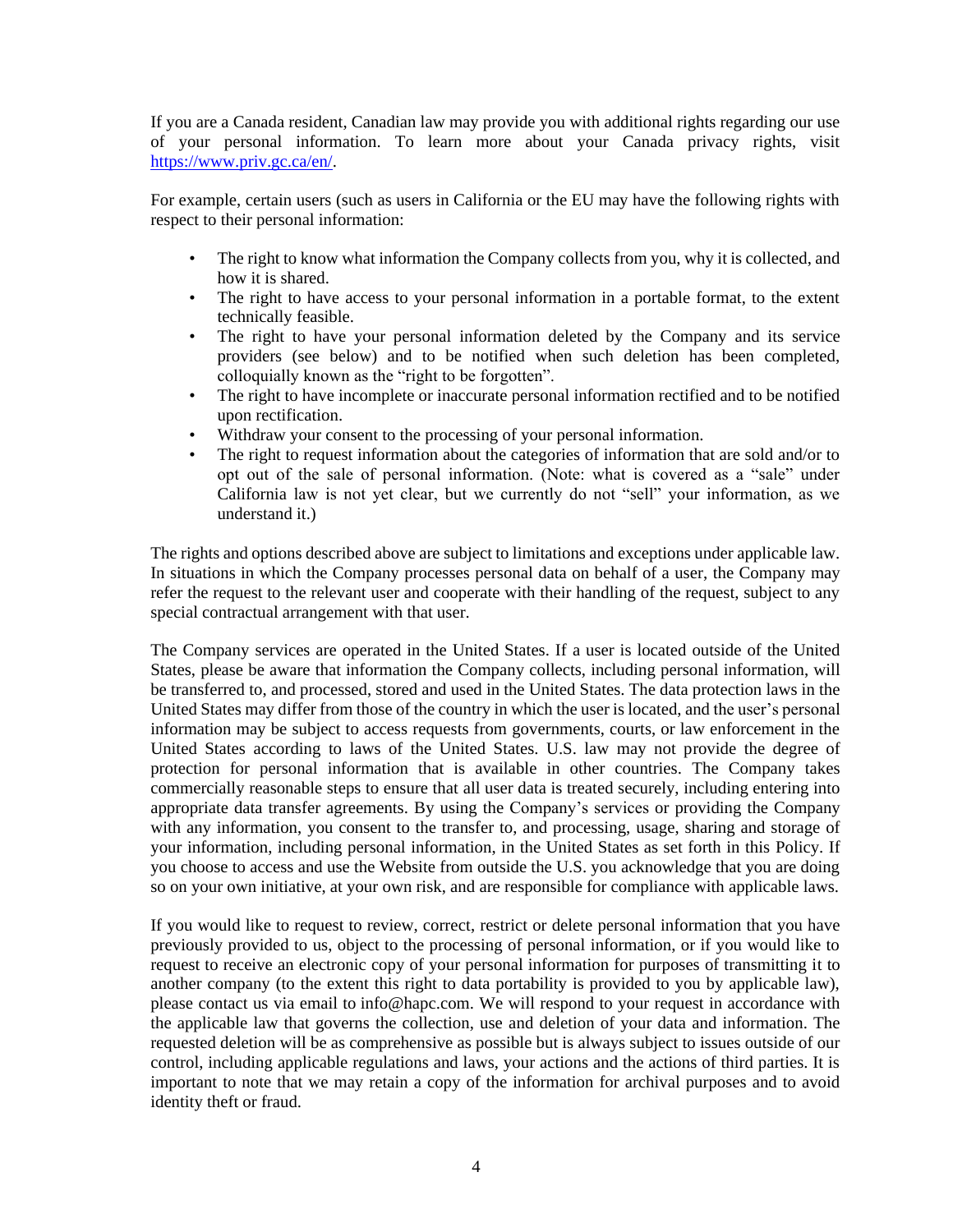You also may have the right to lodge a complaint with the supervisory authority of your habitual residence, place of work or place of alleged infringement, if you consider that the processing of your personal data infringes applicable law. However, we encourage you to contact us first via email to info@hapc.com, and we will do our very best to promptly address your issue(s) and resolve the concern(s).

### **9. Links to Other Sites**

The Website may contain links to other websites. Please be aware that the Company is not responsible for the privacy practices of any other site. We encourage our users to be aware of when they leave our Website and to read the privacy policy of every website that collects personally identifiable information. This Policy applies solely to information collected by and on Company's Website.

### **10. Disclaimers**

You acknowledge and agree that your access and use of our Website is at your sole risk and cost. The Company disclaims (to the fullest extent permitted by law) all warranties, including warranties of merchantability, fitness for a particular purpose, title, compatibility, security, accuracy, noninfringement and usefulness, with respect to any of our services, our Website or any Website content or information.

TO THE FULLEST EXTENT PROVIDED BY LAW, IN NO EVENT WILL COMPANY OR ITS LICENSORS, SERVICE PROVIDERS, DIRECTORS, OFFICERS, SHAREHOLDERS, EMPLOYEES OR AGENTS BE LIABLE FOR DAMAGES OF ANY KIND, UNDER ANY LEGAL THEORY ARISING OUT OF OR IN CONNECTION WITH YOUR USE, OR INABILITY TO USE, THE WEBSITE, ANY WEBSITES LINKED TO IT, ANY CONTENT ON THE WEBSITE OR SUCH OTHER WEBSITES, INCLUDING ANY DIRECT, INDIRECT, SPECIAL, INCIDENTAL, CONSEQUENTIAL OR PUNITIVE DAMAGES OR DAMAGES BASED ON LOSS OF REVENUE, LOSS OF PROFITS, LOSS OF BUSINESS OR ANTICIPATED SAVINGS, LOSS OF USE, LOSS OF GOODWILL OR LOSS OF DATA, AND WHETHER CAUSED BY TORT (INCLUDING NEGLIGENCE), BREACH OF CONTRACT OR OTHERWISE, EVEN IF FORESEEABLE.

All matters relating to the Website and this Policy, and any dispute or claim arising therefrom or related thereto (in each case, including non-contractual disputes or claims), shall be governed by and construed in accordance with the laws of the District of Columbia without giving effect to any choice or conflict of law provision or rule (whether of the District of Columbia or any other jurisdiction). Any legal suit, action or proceeding arising out of, or related to, this Policy or the Website shall be instituted exclusively in the federal courts of the United States located in District of Columbia, although we retain the right to bring any suit, action or proceeding against you for breach of this Policy in your state, country or jurisdiction of residence or any other relevant state, country or jurisdiction. You waive any and all objections to the exercise of jurisdiction over you by such courts and to venue in such courts.

## **11. Eligibility; Policy Regarding Children**

Anyone who accesses or uses our Website agrees to this Policy and shall continue to abide by its terms of use; provided, however, that certain programs on our Website that collect personally identifiable information may not be accessible to children under 13 years old, and no one under 18 years of age may engage in any commercial transaction on our Website.